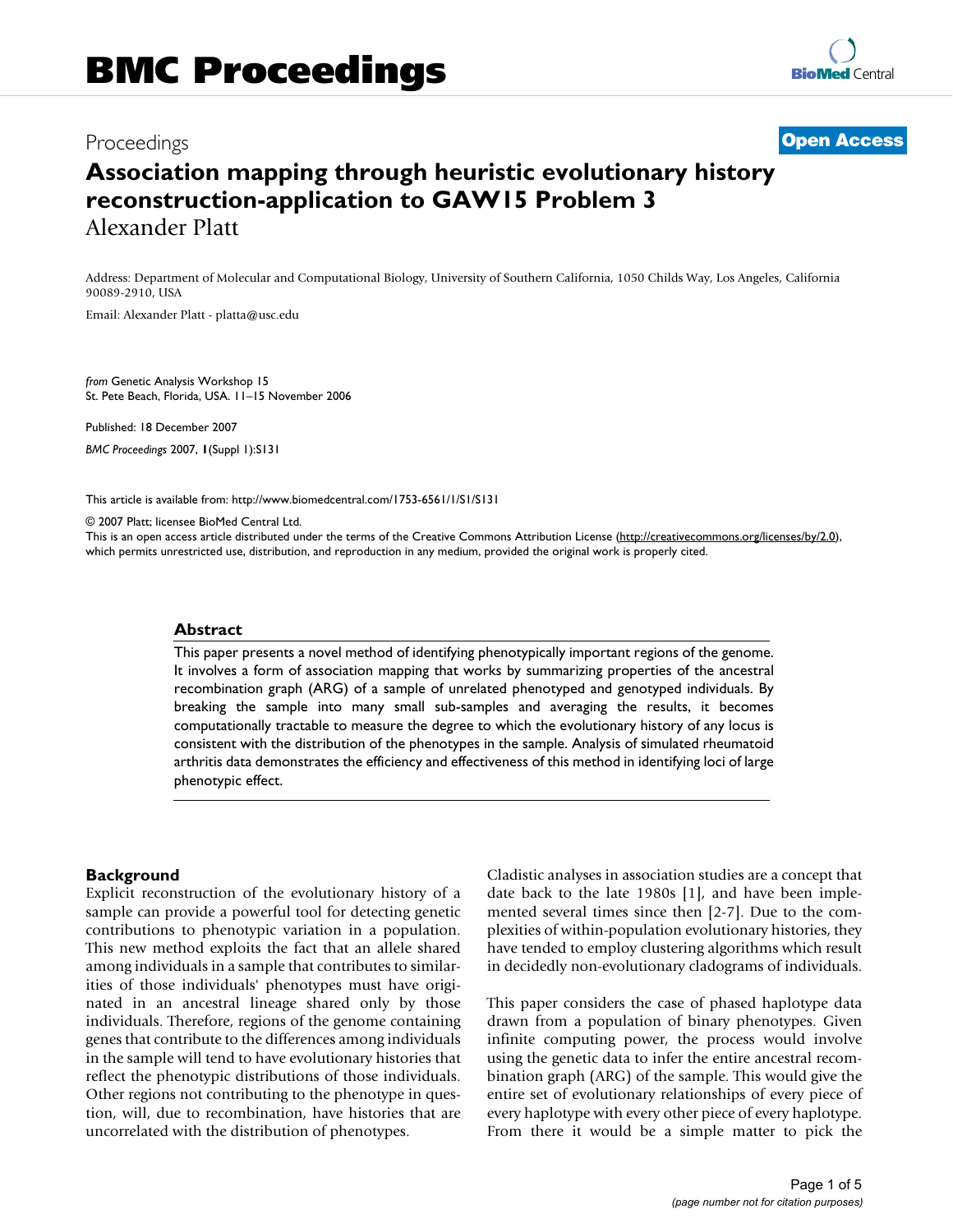branches of the graph that most consistently divide the sample into groups of cases and controls, and then to infer which segments of the haplotypes those branches describe. This is not a feasible approach with current or developing technology, so it is necessary to describe a heuristic method for capturing the most important signal from this graph without reconstructing it in its entirety.

What makes ARGs so difficult to reconstruct is that the number of possible ARGs for a sample increases exponentially with the number of haplotypes in the sample. While it is not difficult to infer an optimal ARG for a sample of extremely small size, it quickly becomes intractable for sample sizes even in the tens of haplotypes. This method capitalizes on the relative ease of estimating ARGs for small sample sizes by successively computing ARGs for many small sub-samples from within the set of haplotypes. For each site in each sub-sample, it is easy to determine whether that ARG correctly divides the sub-sample cases from the sub-sample controls. The frequency across sub-samples is then the test statistic for determining the general trend in the topology of the overall ARG at each site. This statistic is a measure of the degree to which the history of a locus is consistent with the resulting phenotypic distribution of the haplotypes and will be referred to as the consistency of the sample.

# **Methods**

# *Algorithm*

This algorithm is an iterative process of selecting and analyzing subsets of the data. Each iteration starts with randomly selecting quartets of haplotypes composed of two control haplotypes and two unrelated case haplotypes. The program *beagle* [8] is used to infer the minimum number and location of recombinations necessary for each quartet to conform to an infinite sites model of evolution. *Beagle* scans the haplotypes for pairs of markers at which all four possible gametes are present. Without invoking recurrent mutation, this pattern indicates the presence of a recombination event somewhere between such marker pairs. *Beagle* assigns a minimum set of locations of recombination events that satisfies all such pairs. These are used to divide the haplotypes in the quartet into a set of genomic segments each consistent with a single tree for an evolutionary history.

Next, each of these segments is passed to the *pars* program in the package PHYLIP [9] to generate a single most parsimonious tree reflecting the history of that segment. This is the inferred evolutionary tree that minimizes the number of mutation events to describe all of the differences between the sequences. Of the three possible topologies for an unrooted tree with four taxa and no ambiguities (Fig. 1), only one will contain a branch that separates the two cases from the two controls. Segments generating a

tree with this topology are considered "consistent". Either of the other two topologies is considered "inconsistent". Segments that do not unambiguously generate a maximum parsimony tree that is either consistent or inconsistent are thrown out.

After each segment is analyzed, the frequency across quartets in which each site finds itself in a consistent segment is calculated. This frequency, the consistency of the sample, is used as the test statistic. Elevated levels of consistency correspond to sites better able to explain the differences between case and control phenotypes. The amount of information learned from the data increases with each iteration but does so with asymptotically diminishing returns once every possible quartet has been picked.

## *Assessing significance*

The significance of results is addressed through classical hypothesis testing. The data are modeled as being drawn at random from two populations, one of case haplotypes



**Possible tree topologies**. Figure 1a represents a history consistent with the phenotypic distribution. Figures 1b and 1c do not.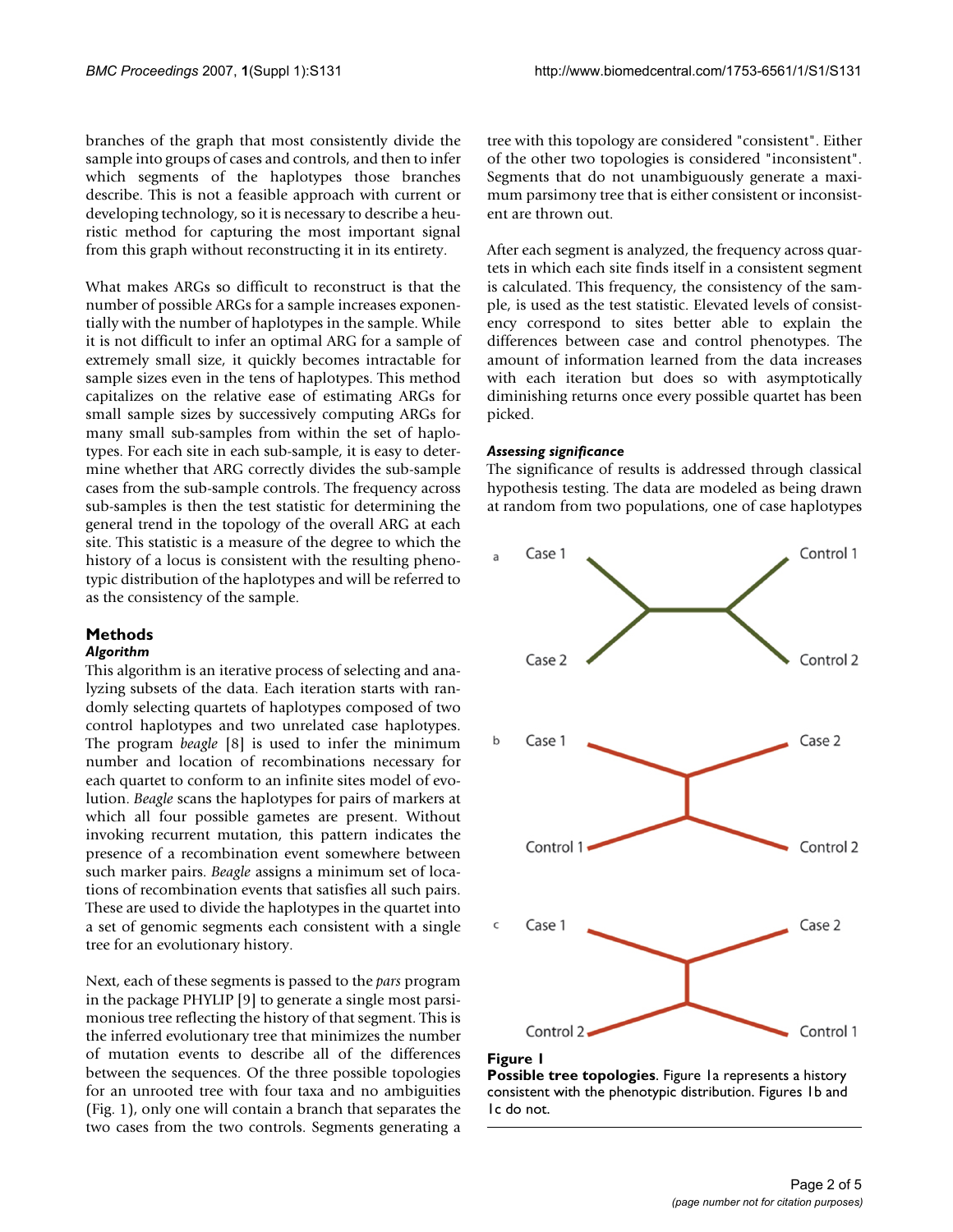and one of control haplotypes. Every mutation in the history of the sample distinguishes between two alleles and creates two types of haplotypes, one with the ancestral allele at that site and one with the derived allele. If a particular mutation contributes to the probability of disease, then haplotypes containing that allele will be over-represented in the case population. The null hypothesis is that the two types are represented with equal frequency in both the case and control populations.

A given data set can be summarized as having  $K_1$  case haplotypes with  $a_1$  copies of one type of haplotype and  $(K_1$  $a_1$ ) of the other, and  $K_2$  control haplotypes with  $a_2$  and  $(K_2)$ - *a*<sub>2</sub>) copies of the two types of haplotypes respectively. As all the trees are unrooted, it is not necessary to identify which type is ancestral and which is derived. Therefore, which type is labeled (*a*) is an arbitrary designation.

The probability of a randomly drawn quartet being counted as consistent,  $p(a_1, a_2, K_1, K_2)$ , can be calculated as

$$
\begin{split} &\frac{a_1^2-a_1}{K_1^2-K_1}\frac{(K_2-a_2)(K_2-a_2-1)}{K_2^2-K_2}+\frac{a_2^2-a_2}{K_2^2-K_2}\frac{(K_1-a_1)(K_1-a_1-1)}{K_1^2-K_1} \\ &+\frac{1}{3}\Bigg[\frac{a_1^2-a_1}{K_1^2-K_1}\Bigg(1-\frac{(K_2-a_2)(K_2-a_2-1)}{K_2^2-K_2}\Bigg)+\frac{(K_1-a_1)(K_1-a_1-1)}{K_1^2-K_1}\Bigg(1-\frac{a_2^2-a_2}{K_2^2-K_2}\Bigg)\Bigg] \\ &+\frac{1}{3}\Bigg[\frac{(K_2-a_2)(K_2-a_2-1)}{K_2^2-K_2}\frac{2(K_1a_1-a_1^2)}{K_1^2-K_1}+\frac{(K_1-a_1)(K_1-a_1-1)}{K_1^2-K_1}\frac{2(K_2a_2-a_2^2)}{K_2^2-K_2}\Bigg]. \end{split}
$$

This is the probability of selecting a quartet composed of two haplotypes of one type from the control set and two haplotypes of the other type from the case set (which are the quartets that contribute to the signal in the data) plus 1/3 times the probability of selecting a quartet that contains three or four haplotypes of the same type and one or zero of the other (these quartets are uninformative and contribute only random noise).

The probability of a site being counted as consistent *x* times after *N* quartets have been analyzed should be calculated as

$$
\int\limits_{0}^{1}\sum\limits_{a_1=0}^{K_1}\sum\limits_{a_2=0}^{K_2} \Biggl( f(\alpha)g\bigl(\,a_1,K_1,\alpha\,\bigr)\,g\bigl(\,a_2,K_2,\alpha\,\bigr) \binom{N}{x} \bigl(p(a_1,a_2,K_1,K_2)\bigr)^x(1-\rho(a_1,a_2,K_1,K_2))^{N-x} \Biggr) d\alpha.
$$

This is essentially a binomial sampling probability with  $p(a_1, a_2, K_1, K_2)$  being the chance of success on a particular trial, summed over all the possible values of the random variables  $a_1$  and  $a_2$  times their probability densities,  $g(a_1, a_2)$ *K*<sub>1</sub>,  $\alpha$ ) and *g*( $a_2$ , *K*<sub>2</sub>,  $\alpha$ ), which are the binomial sampling probabilities of drawing *a* of the arbitrarily labeled haplotypes in *K* samples from a total population where the labeled type of haplotype is at frequency  $\alpha$ .

Because the probability densities of  $a_1$  and  $a_2$  depend on the random variable  $\alpha$ , the whole statement has to be integrated over all possible values of  $\alpha$  times its probability density,  $f(\alpha)$ . Unfortunately,  $f(\alpha)$  is unknown, so exact marginal probabilities cannot be calculated directly. However, for values of consistency above 1/3, which are the only ones of interest, the likelihood of the null hypothesis is at a maximum when  $\alpha$  = 0.5, so assuming  $\alpha$ = 0.5 and calculating *p*-values by summing the probabilities of finding the observed or higher number of consistent quartets is conservative.

#### **Results**

Applied to the high-density simulated SNPs of Replicate 1 of the Genome Analysis Workshop 15 Problem 3 data set, the algorithm correctly identifies Locus D as a site of great importance in determining simulated disease status. Figure 2 shows calculated consistency values along the chromosome after analyzing 1000 quartets. Using the entire data set of 3000 case haplotypes and 2000 control haplotypes gives an estimated *p*-value of less than 10-308 at the correct locus. This is the lowest *p*-value for the chromosome, and in fact, the *p*-value may be considerably lower than this because smaller values are difficult to compute accurately. The actual numerical value has little meaning beyond demonstrating the vanishingly small probability of getting such a signal by chance. Figures 2b and 2c represent the same analysis carried out on smaller random subsets of the data. In Figure 2b only a random subset of 10% of the haplotypes are used. The algorithm still correctly identifies the simulated locus and estimates a *p*value less than 10-65. In comparison, a simple chi-squared test yields a *p*-value of 10-52 at the correct locus. Figure 2c uses a random subset of 1% of the haplotypes, still correctly identifies the proper locus, and gives a *p*-value of less than 10-11. The chi-squared test on these data gives a *p*-value of 10-5.

#### **Discussion**

There are several practical matters to consider in applying this method. The first is that while the simulated data analyzed in this paper were given as fully phased haplotypes, most real data are only known as unphased genotypes. Therefore, an additional step of estimating phase is necessary. There are several widely used algorithms for accomplishing this, such as fastPHASE [10] or HAPLOTYPER [11]. These algorithms use the population genotype frequencies in the samples to estimate the haplotype frequencies contributing to the sample. They are generally very accurate over short ranges but can introduce errors, essentially artificial recombination events between haplotypes, between markers with very little linkage disequilibrium. These types of errors do not influence consistency estimates much at all, because all of the information used in estimating consistency comes from closely linked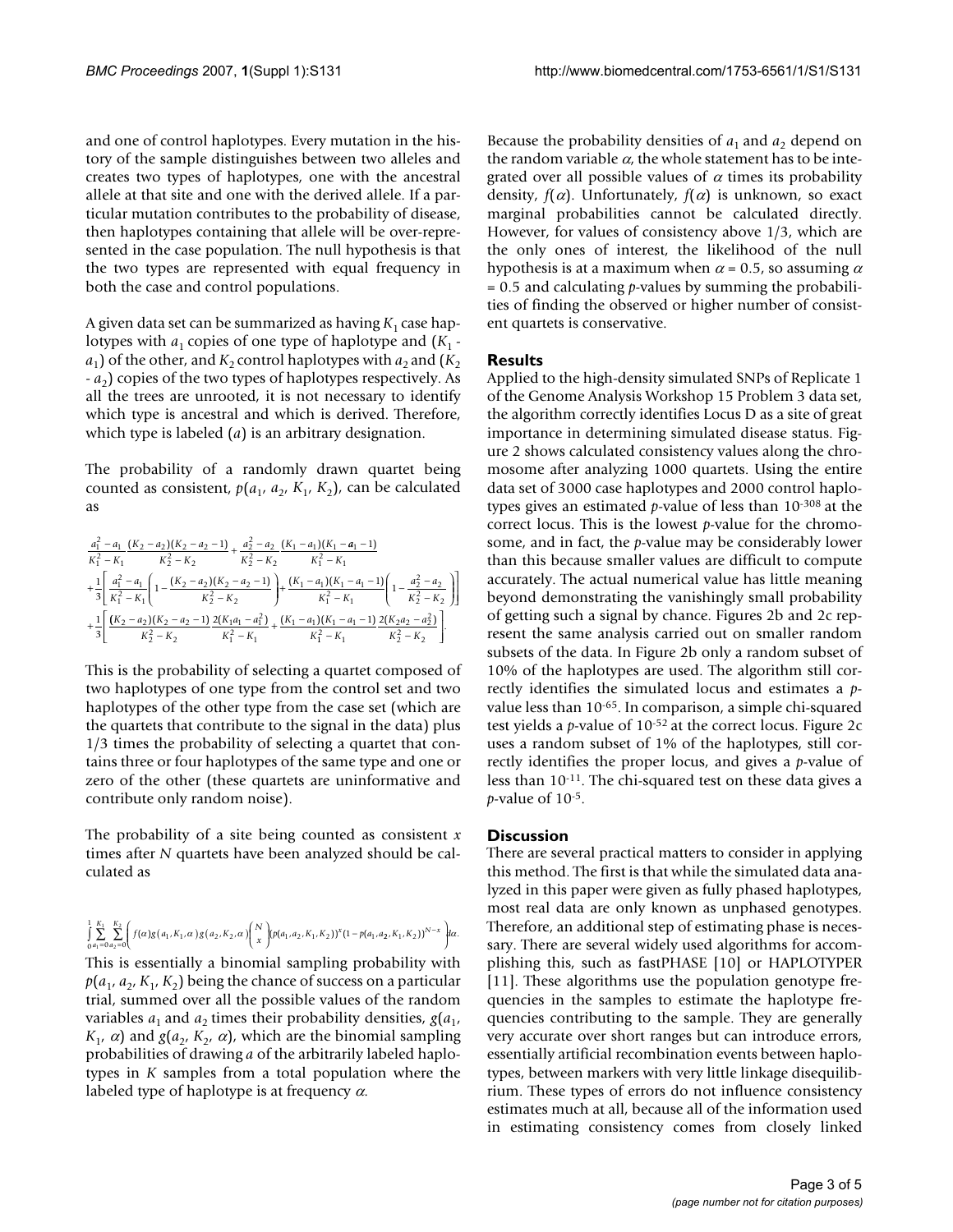

#### **Figure 2**

**Consistency analyses on simulated data**. Figure 2a shows consistency measures after 1000 iterations on a full simulated chromosome. Figure 2b uses 10% of the data. Figure 2c uses 1% of the data.

markers. Furthermore, introducing artificial recombinations into the data set can only increase the type II error rate, not the type I error rate.

Similarly, this method is conservative to errors introduced by violations of the infinite sites model of evolution. *Beagle* invokes the infinite sites model to infer the existence of a recombination event. Recurrent mutation could cause *beagle* to include extra recombination points. The only detriment to this is that *pars* must now estimate two trees from the information that it would otherwise use to estimate just a single tree. This would cause a very local reduction in power but cannot create false positives. A massive departure from the infinite sites model could mean that the trees produced by *pars* are poor reconstructions of the true historical events. However, this too should only reduce the sensitivity of the test, not inflate the type I error rate.

The consistency estimate is unbiased for all values of *N*. As *N* increases, the *p*-value of any consistency estimate above 1/3 decreases. There are diminishing returns as *N* becomes a sizeable fraction of all the possible quartets. As the number of possible quartets is generally far larger than is reasonable (or worthwhile) to examine, a practical guideline would be to continue running the algorithm until effects of a minimally interesting consistency value are significant.

### **Conclusion**

Population genetic data arise through a well understood and well modeled process of evolution. In association mapping studies, treating each locus and each haplotype as independent, unrelated trials, as in the chi-squared test and other simple regression analyses, robs an investigator of much useful information in her or his data and opens the door to spurious results. Making use of our understanding of the process through which these data are created allows us to fashion more powerful and more reliable methods. The method of consistency shows that even a simple algorithm using piecewise approximations of evolutionary histories can offer a great increase in statistical power. Additionally, statistics built on biological models can represent easily intuited biological properties. Unlike a chi-squared statistic, consistency is itself a measurement that relates directly to the biological phenomenon that it tests.

## **List of Abbreviations**

ARG: ancestral recombination graph

### **Competing interests**

The author(s) declare that they have no competing interests.

#### **Acknowledgements**

AP appreciates discussions with Paul Marjoram, Magnus Nordborg, Simon Tavaré, and John Molitor.

This article has been published as part of *BMC Proceedings* Volume 1 Supplement 1, 2007: Genetic Analysis Workshop 15: Gene Expression Analysis and Approaches to Detecting Multiple Functional Loci. The full contents of the supplement are available online at [http://www.biomedcentral.com/](http://www.biomedcentral.com/1753-6561/1?issue=S1) [1753-6561/1?issue=S1.](http://www.biomedcentral.com/1753-6561/1?issue=S1)

#### **References**

- 1. Templeton A, Boerwinkle E, Sing C: **A cladistic analysis of phenotypic associations with haplotypes inferred from restriction endonuclease mapping. I. Basic theory and an analysis of alcohol dehydrogenase activity in** *Drosophila***[.](http://www.ncbi.nlm.nih.gov/entrez/query.fcgi?cmd=Retrieve&db=PubMed&dopt=Abstract&list_uids=2822535)** *Genetics* 1987, **117:**343-351.
- 2. Templeton A: **[A cladistic analysis of phenotypic associations](http://www.ncbi.nlm.nih.gov/entrez/query.fcgi?cmd=Retrieve&db=PubMed&dopt=Abstract&list_uids=7635303) [with haplotypes inferred from restriction endonuclease](http://www.ncbi.nlm.nih.gov/entrez/query.fcgi?cmd=Retrieve&db=PubMed&dopt=Abstract&list_uids=7635303)**